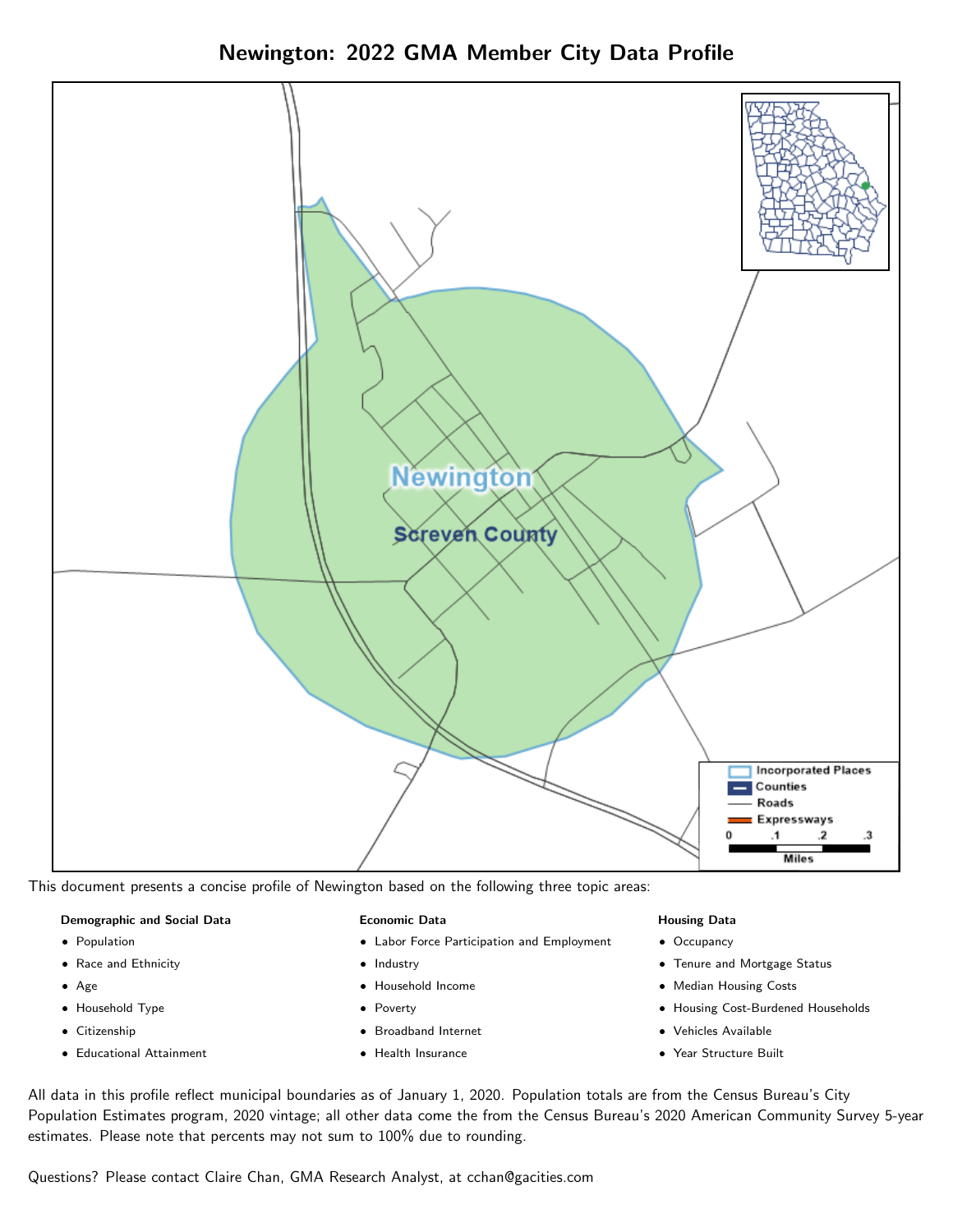# Newington: Demographic and Social





## **Citizenship**

| Native Born<br>100% |  |
|---------------------|--|

Source: American Community Survey, 2020 5-year estimates, table B05002 Source: American Community Survey, 2020 5-year estimates, table B15002

#### Race and Ethnicity



Source: U.S. Census Bureau, City Population Estimates, 2020 vintage Source: American Community Survey, 2020 5-year estimates, table B03002

## Household Type



Source: American Community Survey, 2020 5-year estimates, table B01001 Source: American Community Survey, 2020 5-year estimates, table B11001

### Educational Attainment



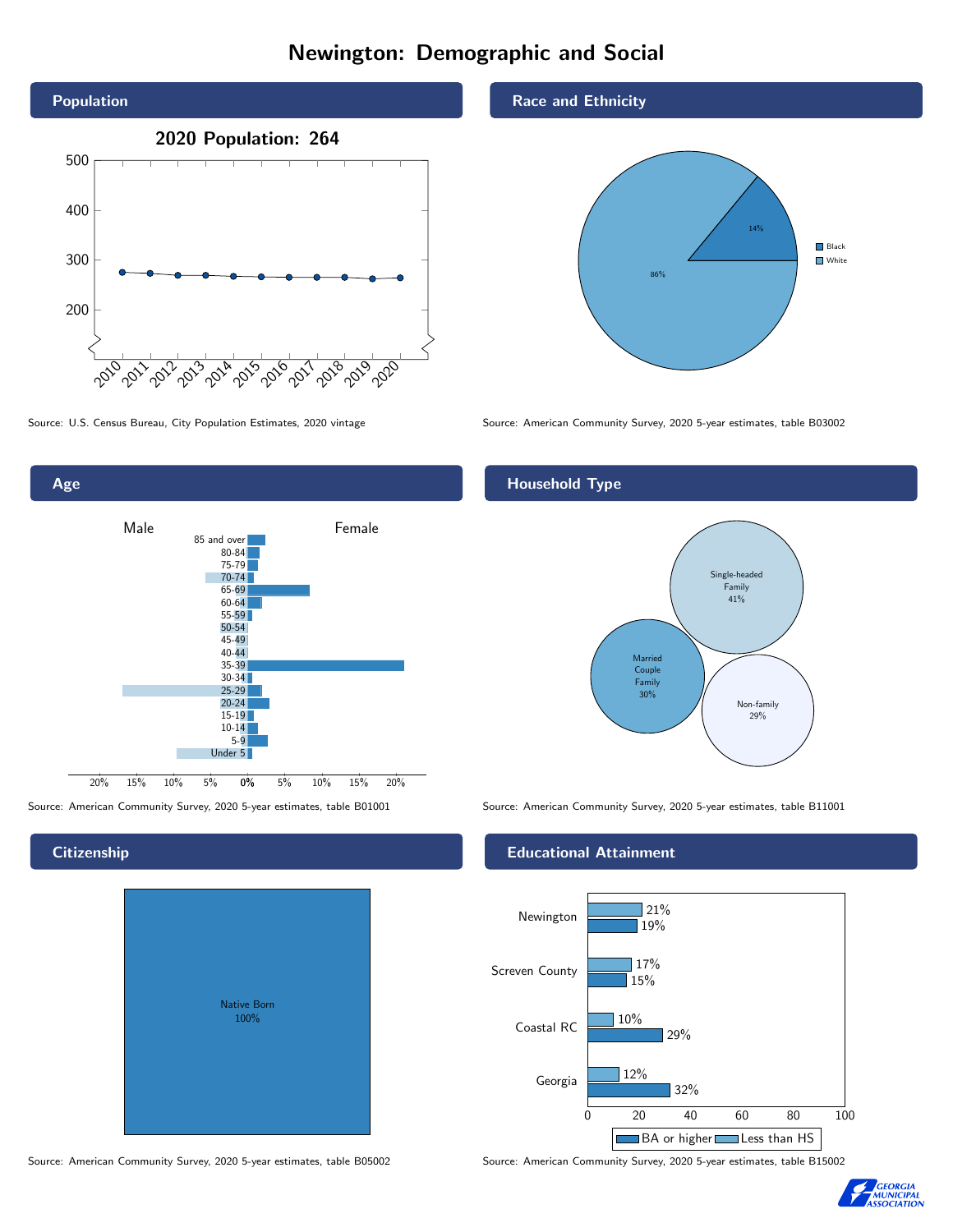# Newington: Economic





Source: American Community Survey, 2020 5-year estimates, table B23001 Note: Unemployment rate is based upon the civilian labor force.

#### Industry

| Agriculture, forestry, fishing and hunting, and mining      | $7\%$ |
|-------------------------------------------------------------|-------|
| Construction                                                | 3%    |
| Manufacturing                                               | 5%    |
| <b>Wholesale Trade</b>                                      | $0\%$ |
| Retail Trade                                                | 59%   |
| Transportation and warehousing, and utilities               |       |
| Information                                                 | $0\%$ |
| Finance and insurance, real estate, rental, leasing         |       |
| Professional, scientific, mgt, administrative, waste mgt    |       |
| Educational services, and health care and social assistance |       |
| Arts, entertainment, recreation, accommodation, food        |       |
| service                                                     |       |
| Other services, except public administration                |       |
| Public administration                                       |       |

Source: American Community Survey, 2020 5-year estimates, table C24030



Source: American Community Survey, 2020 5-year estimates, tables B19013 and B19025 Source: American Community Survey, 2020 5-year estimates, table B17010



#### Health Insurance



Source: American Community Survey, 2020 5-year estimates, table B28002 Source: American Community Survey, 2020 5-year estimates, table B18135